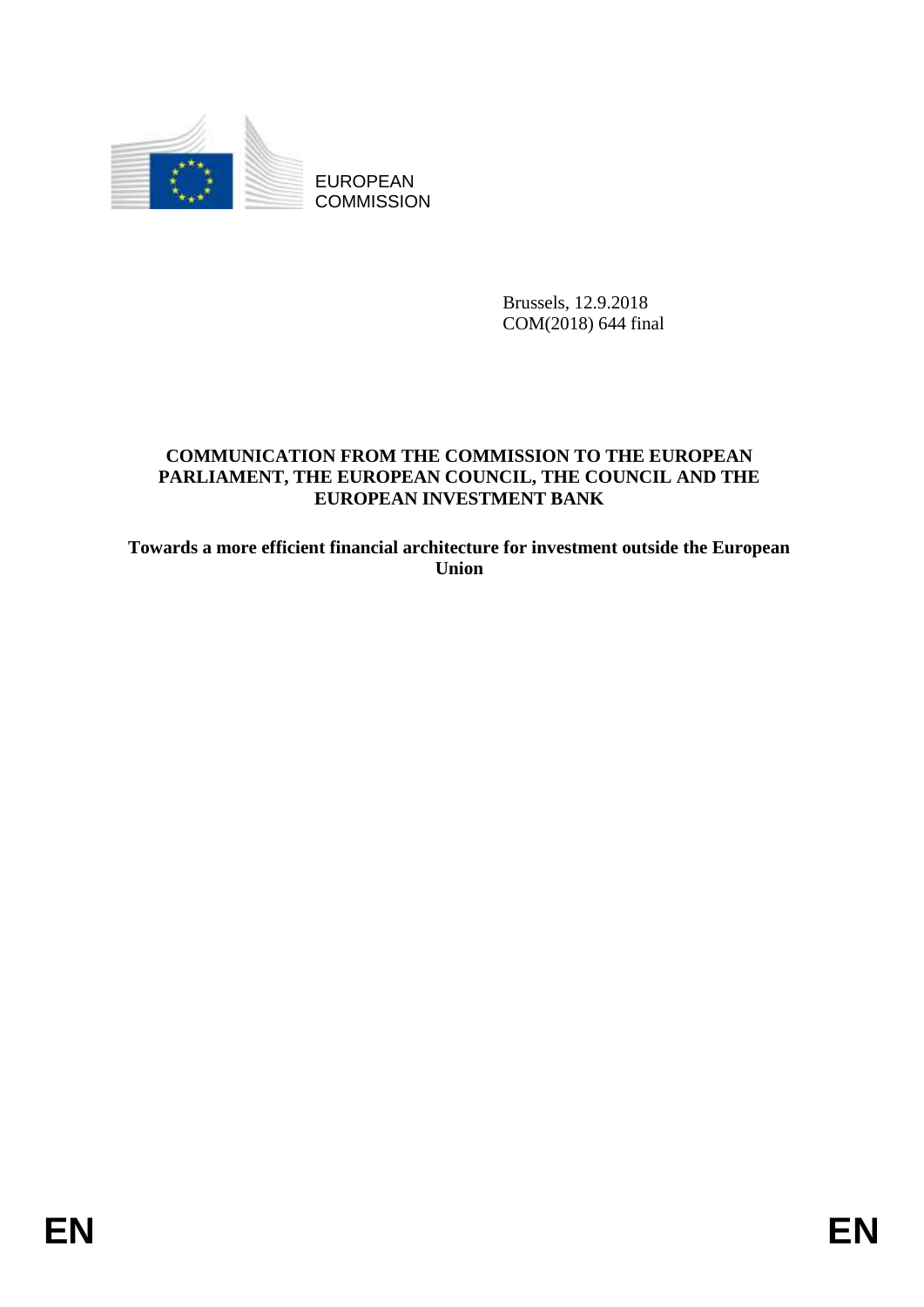### **1. Introduction**

In order to respond to the increasingly complex challenges in the world around us – ranging from poverty conflicts and migration to climate-change and demographic challenges – development finance needs to rely on a combination of funding sources.<sup>1</sup> To increase the impact, public and private funds must be leveraged as efficiently as possible. This requires the European Union to be agile and stand ready to adapt and develop further its financial instruments and policy tools for investments outside the EU, hereby complementing its traditional development cooperation toolbox, in order to deliver on its ambitious commitments to sustainable development.

Where conditions for autonomous private investments are not sufficiently met in partner countries, the EU is increasingly providing support through guarantees. In this way, financial instruments complement traditional development cooperation tools. If used more efficiently, EU-supported external investments contribute to the modernisation of economic structures and infrastructure in partner countries, which in turn paves the way for the creation of jobs, including for young people, and sustainable growth.

However, resources could be deployed in a more effective way. External investments supported by the Union should aim to serve the long-term interest of both the recipient partner and the EU, promoting an enduring and deep economic relationship between the two sides. It is important to ensure that projects are not only driven by short-term considerations but provide long-term strategic value for both the partner country and the EU.

Moreover, external investments supported by the Union must respect the requirements under the Treaties in terms of consistency with the EU's external action and other policies.<sup>2</sup> Due to the current fragmentation, investment decisions are not always made in full coordination and consultation across institutions and Member States, thereby potentially weakening the EU's ability to pursue its external policy objectives vis-à-vis third countries. This includes the objectives of the Union under the 'Partnership Framework', which aims for a "coherent and tailored engagement where the Union and its Member States act in a coordinated manner putting together instruments, tools and leverage to reach comprehensive partnerships with third countries to better manage migration".<sup>3</sup>

Against this background, some Member States have emphasised the need to take a more fundamental look at the European financial architecture for development finance, and in particular the respective roles of the European Investment Bank and the European Bank for Reconstruction and Development.<sup>4</sup> To this end, Germany and France have expressed their intention to set up a group of wise persons to reflect on this matter.

1

<sup>1</sup> In line with the Agenda 2030 and the Addis Ababa Action Agenda.

Under Articles 208 and 212 TFEU, the Union shall ensure that development policy and other economic, financial and technical cooperation measures are carried out within the framework and principles of the EU's external action. Article 21 TEU requires that the Union shall ensure consistency between the different areas of its external action and between these and its other policies.

<sup>3</sup> Communication from the Commission to the European Parliament, the European Council, the Council and the European Investment Bank on establishing a new Partnership Framework with third countries under the European Agenda on Migration, COM(2016) 385 final of 7.6.2016.

<sup>4.</sup> [https://www.diplomatie.gouv.fr/en/country-files/germany/events/article/europe-franco-german-declaration-](https://www.diplomatie.gouv.fr/en/country-files/germany/events/article/europe-franco-german-declaration-19-06-18)[19-06-18](https://www.diplomatie.gouv.fr/en/country-files/germany/events/article/europe-franco-german-declaration-19-06-18)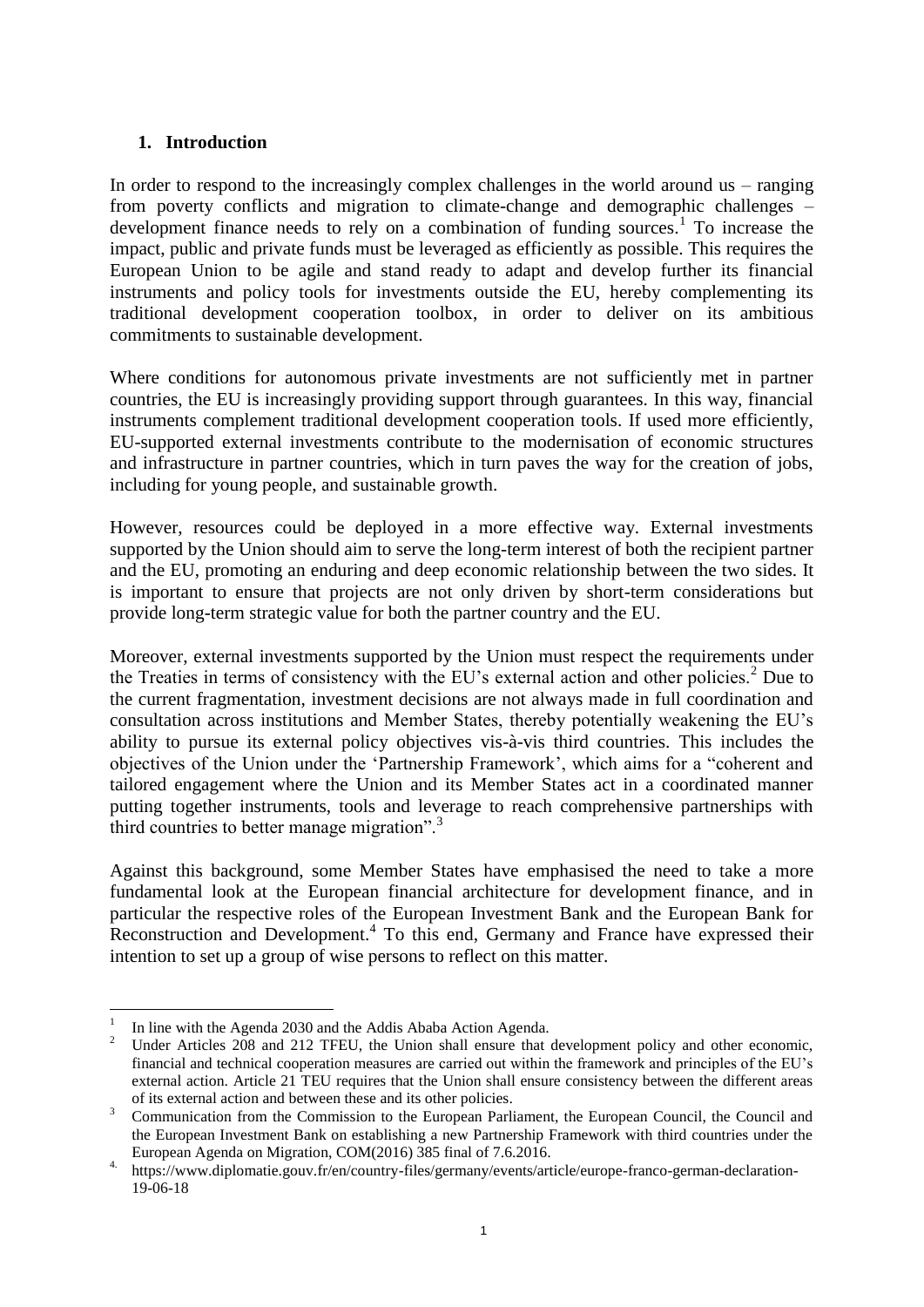The Commission supports all efforts to render the institutional and operational framework for external investments even more effective and operational, with a view to ensuring that it is fully commensurate to the current investment challenges in Africa, the EU's neighbourhood and elsewhere in the world, but would at the same time underline the need for quick and operational solutions. In the particular case of Africa, the Commission has today adopted a dedicated Communication on a new Africa – Europe Alliance for Sustainable Investments and Jobs<sup>5</sup>, which presents concrete measures in order to take forward mutually agreed commitments with the African Union in the framework of the Africa – EU Partnership.

In early 2018 the Commission already hosted dedicated workshops on the European financial architecture for external investments with Member States and relevant stakeholders.

The Commission invites, as an **immediate priority**, the current main financial and development institutions active in development financing – at the national and European level – to consider a **more collaborative approach,** coherent with the EU external action objectives, when financing investments backed by EU budget guarantees. In order to fully implement the general principle of coordination of Union and Member States' development policies, as set out in Article 210 TFEU, these main actors are in particular encouraged to enhance operational synergies, as well as complementarity in terms of geographical and sectorial areas and portfolios of expertise and experience, while at the same time preserving innovation and a healthy level of competition and diversity in the market. Such cooperation could also be extended to other global International Financial Institutions.

Given the complex and fragile situation in many of the EU's neighbouring regions and in Africa, the Commission firmly believes that time is of the essence and that the EU's current focus must be on operational and practical solutions, rather than measures that would require fundamental institutional and structural changes such as the creation of new bodies or entities or mobilising additional capital participation from the EU budget. The broad external policy frameworks developed by the European Parliament, the Council, the Commission and the High Representative will continue to provide guidance in line with EU priorities and partnerships with the countries concerned, responding to their investment needs. The Commission will continue to ensure that the EU budget is spent as wisely as possible, with enhanced value added for every euro spent.

# **2. Making the most of existing instruments**

To meet its ambitious external action objectives<sup>6</sup>, the EU endeavours to bring together all the relevant tools and institutions, combine financing resources and ensure that financial instruments adequately and coherently support the achievement of EU external policy goals**.**  Investment supported by the EU budget plays a key role in this context, effectively complementing other instruments such as grants, which will remain essential to address challenges not suited for investment. In this context, it is important to take into account the diversity of the investment needs and challenges faced by EU partners, notably with regard to

<sup>1</sup> <sup>5</sup> Communication on a new Africa – Europe Alliance for Sustainable Investments and Jobs: Taking our partnership for investment and jobs to the next level COM(3018) 643

<sup>6</sup> See Article 208 Treaty on the Functioning of the European Union, the Global Strategy for the EU's Foreign and Security Policy (https://eeas.europa.eu/archives/docs/top\_stories/pdf/eugs\_review\_web.pdf), and the new European Consensus on Development 'Our World, our dignity, our future', OJ C201/1,30.6.2017), which builds on the universally agreed principles of the United Nations 2030 Agenda for Sustainable Development and the Addis Ababa Action Agenda.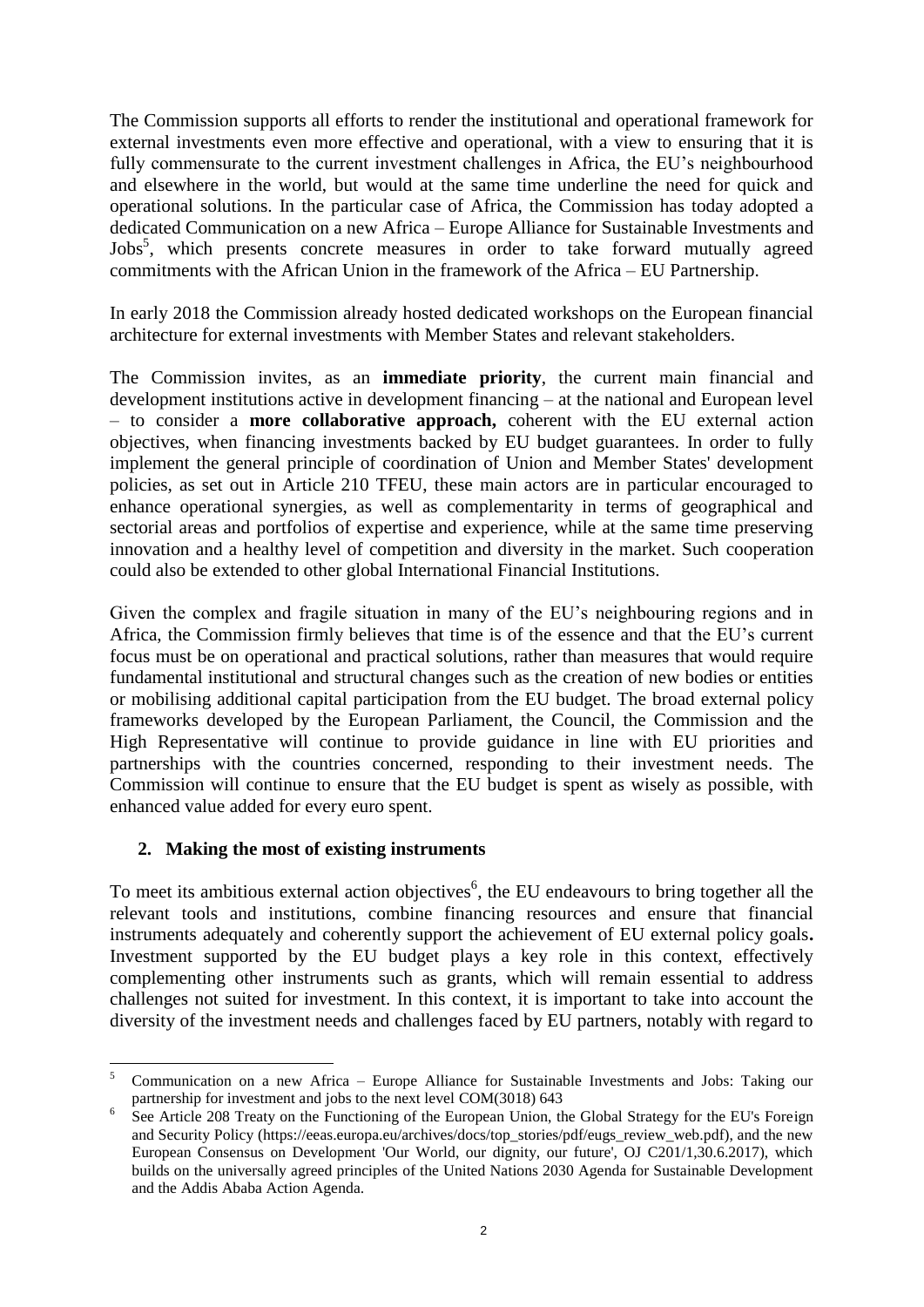the most vulnerable partners, including the least developed countries, heavily indebted poor countries and those experiencing fragility or conflict.

### *2.1 The External Investment Plan*

1

The EU has already taken determined steps in the direction of more efficient development financing. The **European External Investment Plan**, 7 put forward in 2016, offers an innovative way of mobilising public and private sources of financing for development, as a complement to traditional assistance in the form of grants, building on the expertise of relevant public and private actors. At the core of the External Investment Plan, **the European**  Fund for Sustainable Development<sup>8</sup> draws on the experience of the Juncker Plan and the European Fund for Strategic Investments,<sup>9</sup> as well as a decade-long experience of blending operations in third countries, in terms of crowding in private funding for more innovative and riskier investments.

The European Fund for Sustainable Development is based on the recognition that public and private investment are vital drivers of sustainable development, that private investment can complement public expenditure, and that businesses can be partners in sustainable development, creating win-win situations. Under the current Multiannual Financial Framework, the External Investment Plan provides an integrated package for the financing of investments in Africa and the EU's Neighbourhood and is expected to mobilise at least EUR 44 billion of investment. With matching contributions from Member States or other sources, the Plan could double the mobilisation of additional finance, up to EUR 88 billion. The first calls for investment projects under the Plan were oversubscribed and operations blending grants and loans have already been intensified. The first programmes are now being implemented on the ground, already showing tangible results.<sup>10</sup> On 20 June 2018, the first investment programmes benefitting from the EU guarantee in Africa and the Neighbourhood were approved, *inter alia* ensuring access to affordable bank-loans for vulnerable persons, who currently have difficulty borrowing money at affordable rates, as well as enabling more than 25,000 small businesses to access mobile accounts and long-term credit. These guarantees of around EUR 800 million should help to leverage an estimated EUR 8-9 billion in additional public and private investment. **While these first results are encouraging, the awareness of the External Investment Plan needs to be enhanced and its implementation on the ground further accelerated, for example through targeted outreach campaigns.** 

Investments supported by the EU budget must also increasingly **contribute to structural reform implementation**. Investment can be a powerful instrument to drive reform and better governance in partner countries, contributing to improved conditions for inclusive economic activity by promoting more sustainable policies and regulatory frameworks, international

<sup>7</sup> Communication from the Commission, Strengthening European Investments for jobs and growth: Towards a second phase of the European Fund for Strategic Investments and a new European External Investment Plan, 14 September 2016, COM(2016) 581 final.

<sup>8</sup> Regulation (EU) 2017/1601 of the European Parliament and of the Council of 26 September 2017 establishing the European Fund for Sustainable Development (EFSD), the EFSD Guarantee and the EFSD Guarantee Fund, OJ L 249, 27.9.2017, p. 1–16.

<sup>9</sup> Regulation (EU) 2015/1017 of the European Parliament and of the Council of 25 June 2015 on the European Fund for Strategic Investments, the European Investment Advisory Hub and the European Investment Project Portal and amending Regulations (EU) No 1291/2013 and (EU) No 1316/2013 — the European Fund for Strategic Investments.

<sup>&</sup>lt;sup>10</sup> European Commission, The European Fund for Sustainable Development – 2017 Operational Report, 11 July 2018 (https://ec.europa.eu/europeaid/sites/devco/files/efds-report\_en.pdf).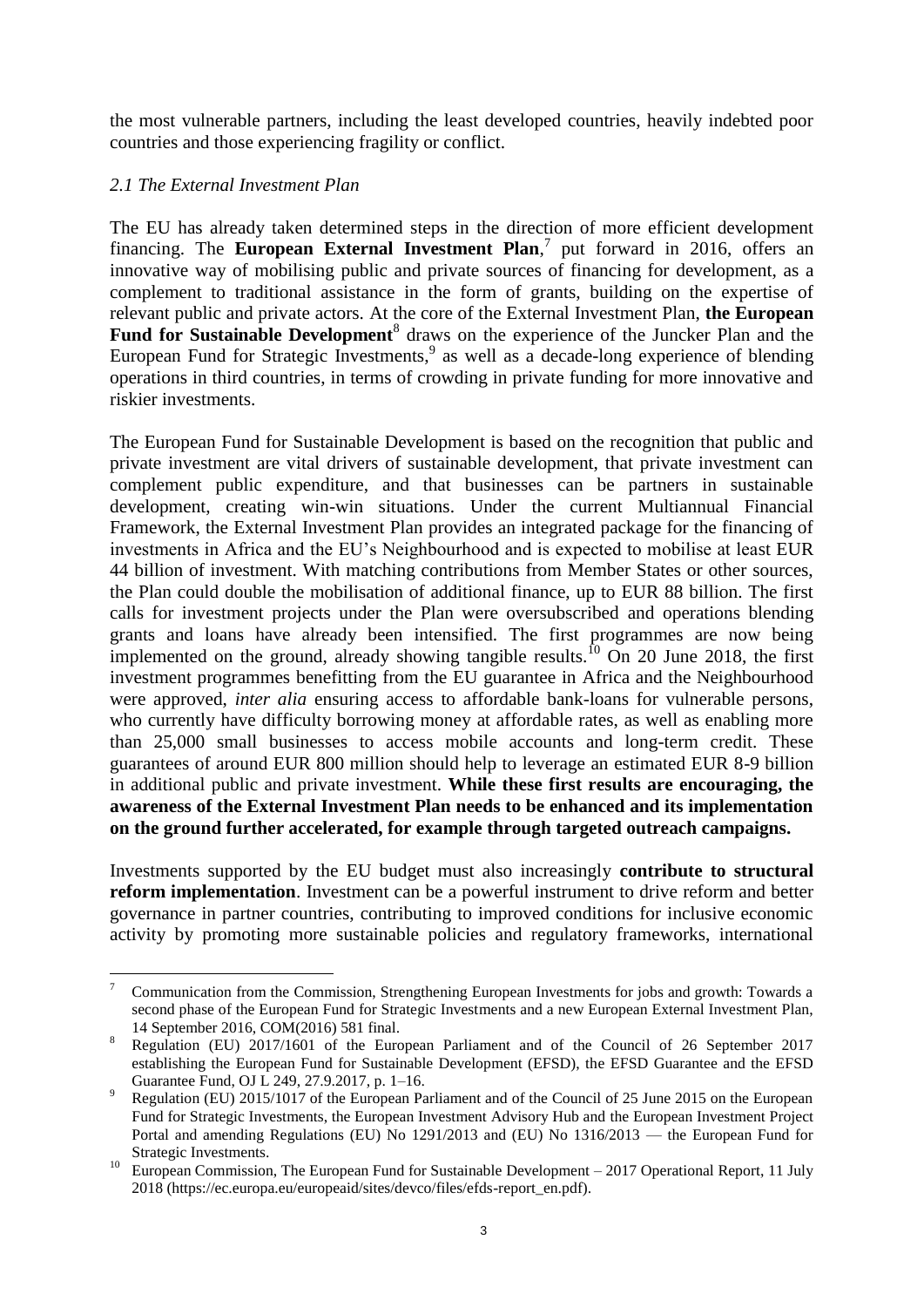human rights standards, including core labour standards and due diligence requirements, more conducive business environments, new business models and greater government capacity. If deployed correctly, it can be a tool to strengthen anti-corruption safeguards, improve public finance management and reinforce financial sector regulation. In addition to financing individual investment programmes, the EU should, via technical assistance and enhanced policy dialogue, step up its contribution to support policies that will attract further investment from both the public and private sector. This is the purpose of the third pillar of the External Investment Plan. By working with partner countries on governance and regulatory reforms, on the fight against corruption and illicit financial flows, as well as on institution and capacitybuilding, the EU can be supportive in the creation of an environment where access to finance is facilitated for micro, small and medium-sized enterprises, where the legal framework is improved for both public and private investment, and where public procurement systems become more efficient, where investments benefit local economies and domestic job creation and where international standards are promoted. Maintaining an adequate pipeline with projects is also essential to sustain jobs and growth over time.

### *2.2 The current architecture has scope for more cooperation and synergies…*

The EU's existing financial architecture for external investments has developed over the past decades. The **European Investment Bank**<sup>11</sup> – the EU Bank – focuses primarily on projects located within the EU, but is also active outside the Union in support of the Union's policies, based on existing EU instruments such as the External Lending Mandate and the Africa, Caribbean and Pacific Investment Facility. The European Investment Bank Group<sup>12</sup> has also presented its Economic Resilience Initiative<sup>13</sup> in parallel to the EU's External Investment Plan and provided large investment packages for specific countries, such as Ukraine. The European Investment Bank Group has recently initiated its own reflections on whether to establish a new Development Subsidiary.

The **European Bank for Reconstruction and Development**<sup>14</sup> is a multilateral developmental investment bank – of which the EU Member States are majority shareholders – which concentrates its efforts on Eastern and Central Europe, Asia and Northern Africa. It has developed substantial local expertise through an existing network of resident offices on the ground and as part of its activities engages in policy work with partners, including by supporting reforms.

Moreover, many Member States have their own national development banks or institutions<sup>15</sup> which contribute to the implementation of the Union's policies and related operational actions on the ground. There are also an increasing number of regional development banks.

These actors currently mobilise the biggest share of external development lending and have different mandates, capacities and expertise, for instance in terms of geographical scope, business model, or presence of experts on the ground in the country of operation. There are existing good examples of cooperation between countries and institutions, as for example the EU Platform for Blending in External Cooperation ( $EUBEC<sup>16</sup>$ ). However, in some cases,

 $\frac{15}{16}$  <https://www.edfi.eu/members/meet-our-members/>

 $11$ Article 308 Treaty on the Functioning of the European Union and Protocol  $N^{\circ}$  5.

 $\frac{12}{13}$  The European Investment Bank and the European Investment Fund.

 $\frac{13}{14}$  [http://www.eib.org/attachments/thematic/eib\\_economic\\_resilience\\_initiative\\_en.pdf](http://www.eib.org/attachments/thematic/eib_economic_resilience_initiative_en.pdf)

<sup>&</sup>lt;sup>14</sup> <https://www.ebrd.com/news/publications/institutional-documents/basic-documents-of-the-ebrd.html><br><sup>15</sup> https://www.ebrd.com/news/publications/institutional-documents/basic-documents-of-the-ebrd.html

<http://ec.europa.eu/transparency/regexpert/index.cfm?do=groupDetail.groupDetail&groupID=2852>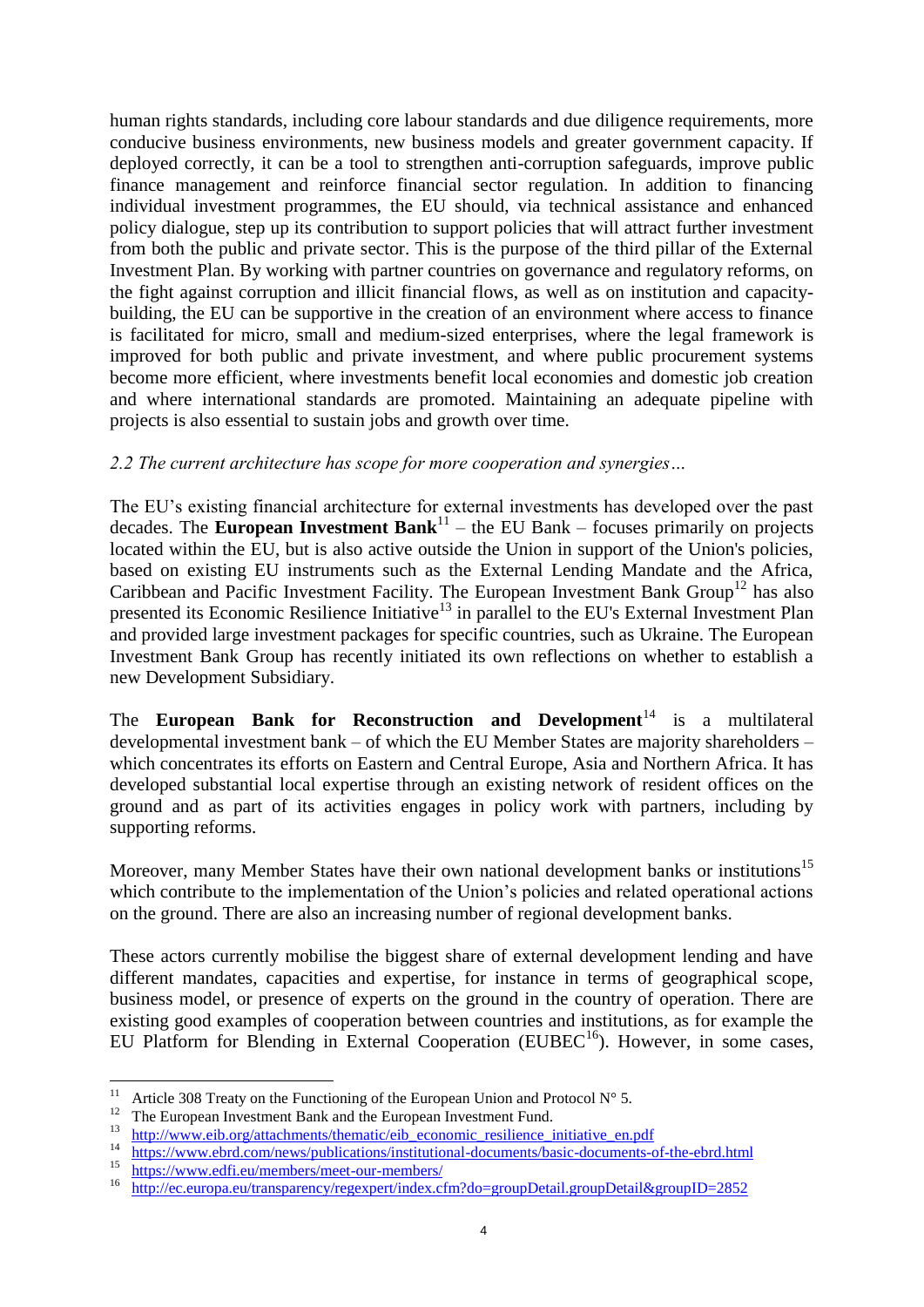actors compete for investments outside the EU and guarantees supported by the EU budget, rather than looking for useful synergies and complementarity.

To address this issue, increased synergies and efficiencies should be achieved relatively quickly within the existing structures, for example through relevant **regional and thematic specialisation** of existing individual partner financial institutions, or **joint initiatives** of the European Investment Bank and the European Bank for Reconstruction and Development, which could be one way of drawing on the combined expertise of the two institutions, without foreclosing other actors from the market. Currently, in the Western Balkans Investment Framework (WBIF $^{17}$ ), the European Investment Bank and the European Bank for Reconstruction and Development collaborate in the management of a joint fund, which shows that such cooperation already exists and is possible. National development banks and institutions, as well as global partners – where relevant – could also join such future cooperation.

#### *2.3 …and a stronger policy steer*

1

The EU should endeavour to ensure an even stronger policy steer to maximise the effects of its external action, and more specifically of its development cooperation policy tools, in order to ensure a coherent reflection of its political goals and objectives in all implementation phases. This is also essential in order to achieve the most efficient use of tax-payers' money and ensure full coherence with other areas of the EU's external policy. Further efficiencies in terms of the realisation of EU's policy goals can be achieved by increasing coherence across the various actions undertaken by the implementing partners. The ongoing review of existing consultation mechanisms should contribute to achieving this goal.

#### *2.4 Improved intra-EU cooperation in international financial institutions*

Under all circumstances, it is essential to ensure rapidly an improved upfront EU coordination in relevant international financial institutions, which has not been sufficiently ensured until now. Member States and the Union are represented in different configurations in the governance structures of international financial institutions. Only by acting concertedly and coherently can the EU's development finance objectives be met. This concerns in particular the European Bank for Reconstruction and Development. After the United Kingdom leaves the European Union, the combined share of the EU and the Member States in the European Bank for Reconstruction and Development will decrease from 62.8% to 54.3%, increasing the importance of strong coordination of EUs position ahead of meetings of the Board of Governors of the European Bank of Reconstruction and Development<sup>18</sup>. Such enhanced, upfront coordination between the Member States and the Commission could potentially pave the way, in the longer-term perspective, for a change of the Statutes of the European Bank for Reconstruction and Development, allowing a joint vote at the Board of that Bank on behalf of all EU Member States.

<sup>17</sup> The WBIF was established in 2009 as a joint initiative of the European Commission, the Council of Europe Development Bank, the European Bank for Reconstruction and Development, the European Investment Bank, and [several bilateral donors.](https://wbif.eu/about-the-wbif) It is a regional blending facility supporting EU enlargement and socioeconomic development in Albania, Bosnia and Herzegovina, Kosovo, the former Yugoslav Republic of Macedonia, Montenegro, and Serbia.

<sup>&</sup>lt;sup>18</sup> The largest non-EU Shareholders in the Bank are: the United States of America (10.10%), Japan (8.60%), the Russian Federation (4.04%), Canada (3.43%), Turkey (1.16%). China holds 0.10%.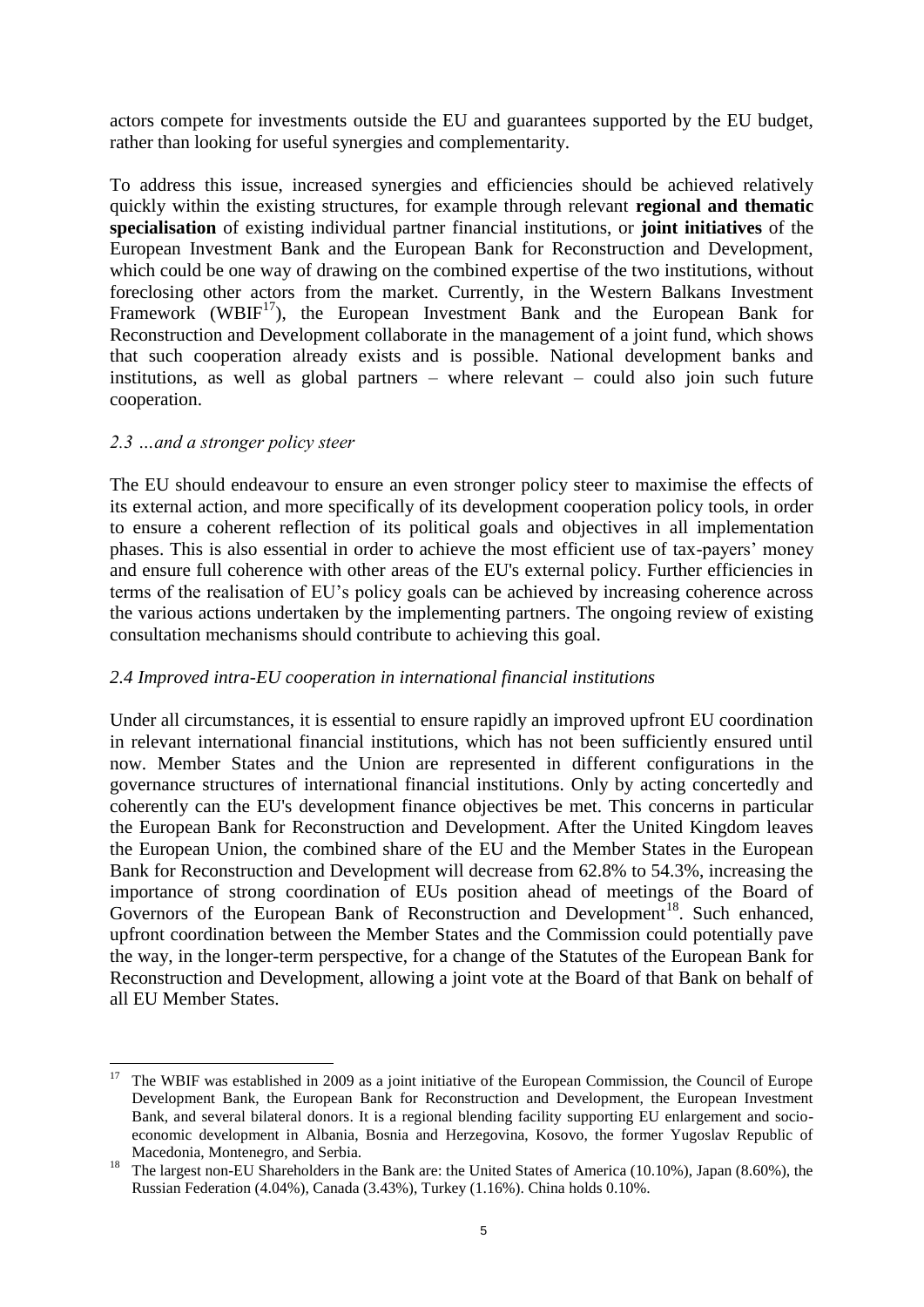# **3. Scaling up the EU's external investment capacity in the medium-term**

### *3.1 The Proposal for a Neighbourhood, Development and International Cooperation Instrument*

The spirit and principle of maximised impact are also the basis of the Commission's proposal for the future **Neighbourhood, Development and International Cooperation Instrument**<sup>19</sup>, presented in June 2018, as part of the proposals for the next Multiannual Financial Framework. The architecture of this instrument reflects the geographical and thematic priorities of the EU and ensures that the EU will be equipped with a modern, powerful, agile and flexible tool to address sustainable development as part of the EU's external action. This proposal therefore approaches the implementation of development cooperation through the lens of the most appropriate tool in a given context, such as grants, budget support, financial instruments or guarantees, or a combination of instruments. The proposed new instrument integrates the model of the External Investment Plan and follows the same innovative approach to development financing, through an expanded European Fund for Sustainable Development Plus (EFSD+) and a new External Action Guarantee of up to EUR 60 billion.<sup>20</sup> This framework integrates the existing provisions for the European Fund for Sustainable Development, the External Lending Mandate to the European Investment Bank and the Guarantee Fund for External Actions.

The new instrument will represent a substantial scaling up in the provision of blending, guarantees and other financial operations supporting external investment. In addition, while Africa, the Neighbourhood and the Western Balkans will continue to receive particular attention, the guarantee will be expanded geographically. Together with the private sector and thanks to the multiplier effect, it may mobilise up to half a trillion euro in investments for the 2021-2027 period. In order to ensure the most efficient management of EU resources and in light of the significant increase in volume of the EU guarantee, this requires the existing setup to be adapted accordingly.

# *3.2 A reinforced European financial architecture*

The ambition of the European Fund for Sustainable Development Plus (EFSD+) will require an external financial architecture that is able to formulate and deliver efficient projects, while implementing the EU's strategic policy orientation. In this context, the current fragmentation calls for a reinforced architecture within the framework proposed by the Commission in June 2018.

For the EU's financial instruments to deliver on the policy goals that will be set by the European Parliament and the Council, the EU should endeavour to ensure stronger policy steer and control in order to foster the most efficient use of tax-payers' money in terms of both geographical and thematic priorities. In the framework of next Multi-annual Financial Framework, this could take the form of *an EU external investment platform,* bringing together all actors benefitting from EU budget guarantees for external investment under a new single framework, established along the following principles:

1

<sup>&</sup>lt;sup>19</sup> COM(2018) 460 final, 14 June 2018.

<sup>&</sup>lt;sup>20</sup> This amount is also foreseen to finance EU macro-financial assistance operations to support countries faced with a balance-of-payments crisis (for up to EUR 14 billion in 2021-2027).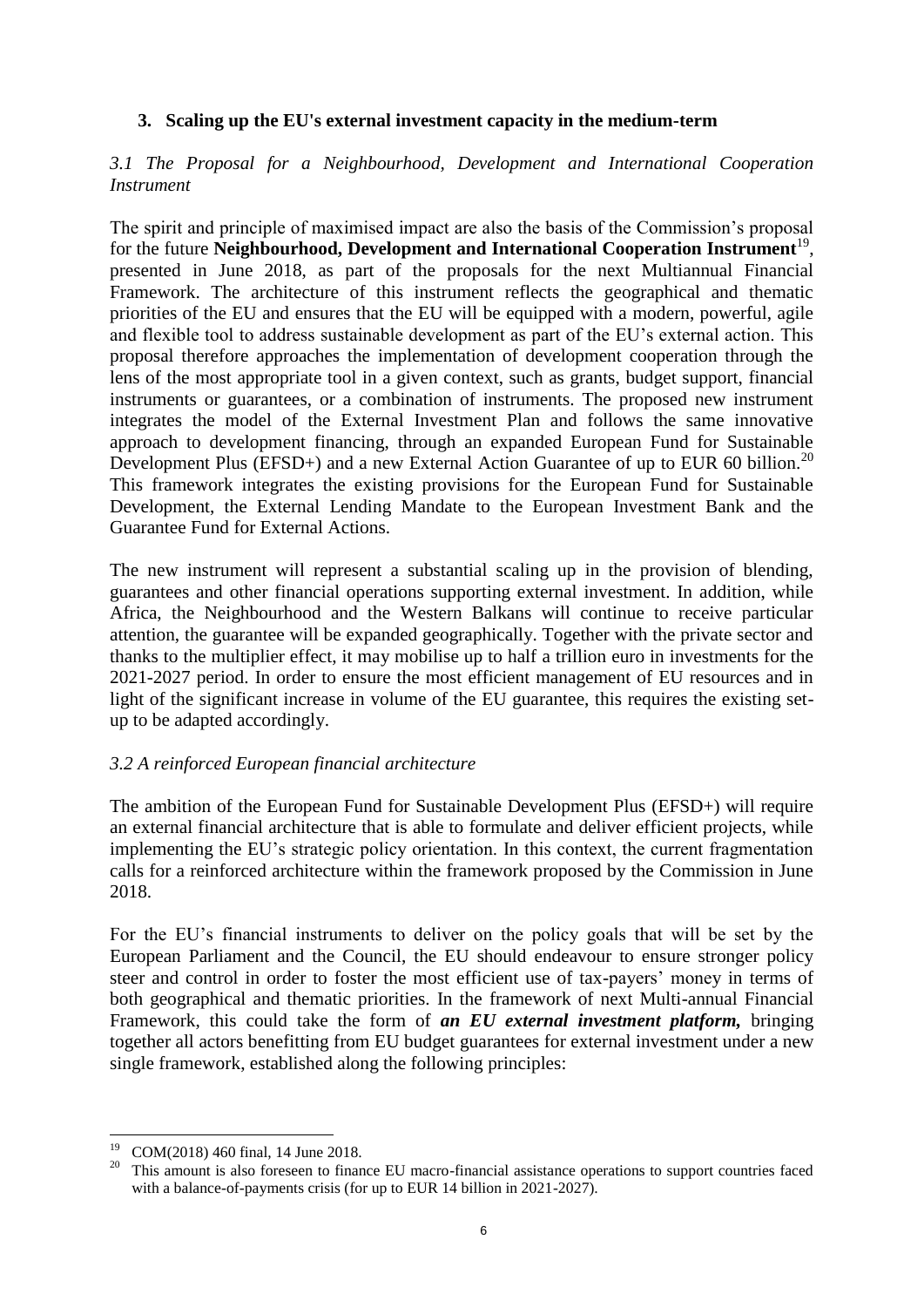- The **first level** concerns the definition of priority sectors and geographical areas for investment. These will be set through the **multiannual programming process,** on the basis of the external action objectives of the Union, as foreseen in the Regulation establishing the Neighbourhood, Development and International Cooperation Instrument.
- The **second level** concerns the management of the use of the EU guarantee. **The guarantee management is a responsibility of the Commission**. It includes approval of the use of the guarantee (including policy compliance check of the project pipelines), setting and monitoring the risk parameters aiming at protecting the EU budget, and the overall management of the use of the guarantee.<sup>21</sup> Beyond that, the Commission would not seek to carry out general banking operations, nor would it replicate or duplicate within the Commission technical expertise that is available elsewhere. The assessment of the risk of the different projects/pipelines of projects, identified according to the priorities established at political level, should be performed by a **risk assessment group.**<sup>22</sup>

The provisioning for the European Fund for Sustainable Development Plus (EFSD+) will form part of the Union common provisioning fund in accordance with the relevant provisions of the Financial Regulation<sup>23</sup>, which provides for an independent expert evaluation by 30 June 2019 as regards whom to entrust with the financial management of the assets of the common provisioning fund.

 The **third level** would carry out the investments on the ground and submit the pipelines of projects for assessment. The European Investment Bank and other development finance institutions, on the basis of their respective expertise and subject to their own due diligence procedures and governing processes, should be able to access the EU guarantee to perform the projects delivering the highest added value for the EU on the ground. The promotion of cooperation among eligible counterparts is already foreseen in the proposal for a Neighbourhood, Development and International Cooperation Instrument.<sup>24</sup> A model of joint initiatives for specific regions or sectors would be welcomed. Pipelines of projects brought together by different institutions in co-operation will be evaluated positively by the Commission when deciding on the effective, efficient and fair use of available resources.

The platform will be chaired by the Commission who, in coordination with the other participants, will ensure that scope, location and timing of investment decisions are in line with the established investment priorities and the overarching external policy objectives of the EU.

<sup>1</sup> <sup>21</sup> Annex VI of Proposal for a Regulation of the European Parliament and of the Council establishing the Neighbourhood, Development and International Cooperation Instrument, COM(2018) 460 final of 14.6.2018.

<sup>&</sup>lt;sup>22</sup> Different models would be possible for such a risk assessment group. By way of example, the independent experts advising the Commission could be selected i) as the result of a tender with the private sector for a competitive fee and work as external consultants, or ii) provided by the implementing partners (development finance institutions and National Development Banks). In this latter case, in order to avoid any potential conflict of interest, the expert should not assess projects from his or her own institution of origin.

<sup>&</sup>lt;sup>23</sup> Art 26(5) of Proposal a for Regulation of the European Parliament and of the Council establishing the Neighbourhood, Development and International Cooperation Instrument, COM(2018) 460 final of 14.6.2018 and Article 212 of Regulation (EU, Euratom) 2018/1046 on the financial rules applicable to the general budget of the Union, OJ L193, 30.7.2018, p.1.

<sup>&</sup>lt;sup>24</sup> Article 27(5) of Proposal a for Regulation of the European Parliament and of the Council establishing the Neighbourhood, Development and International Cooperation Instrument, COM(2018) 460 final of 14.6.2018.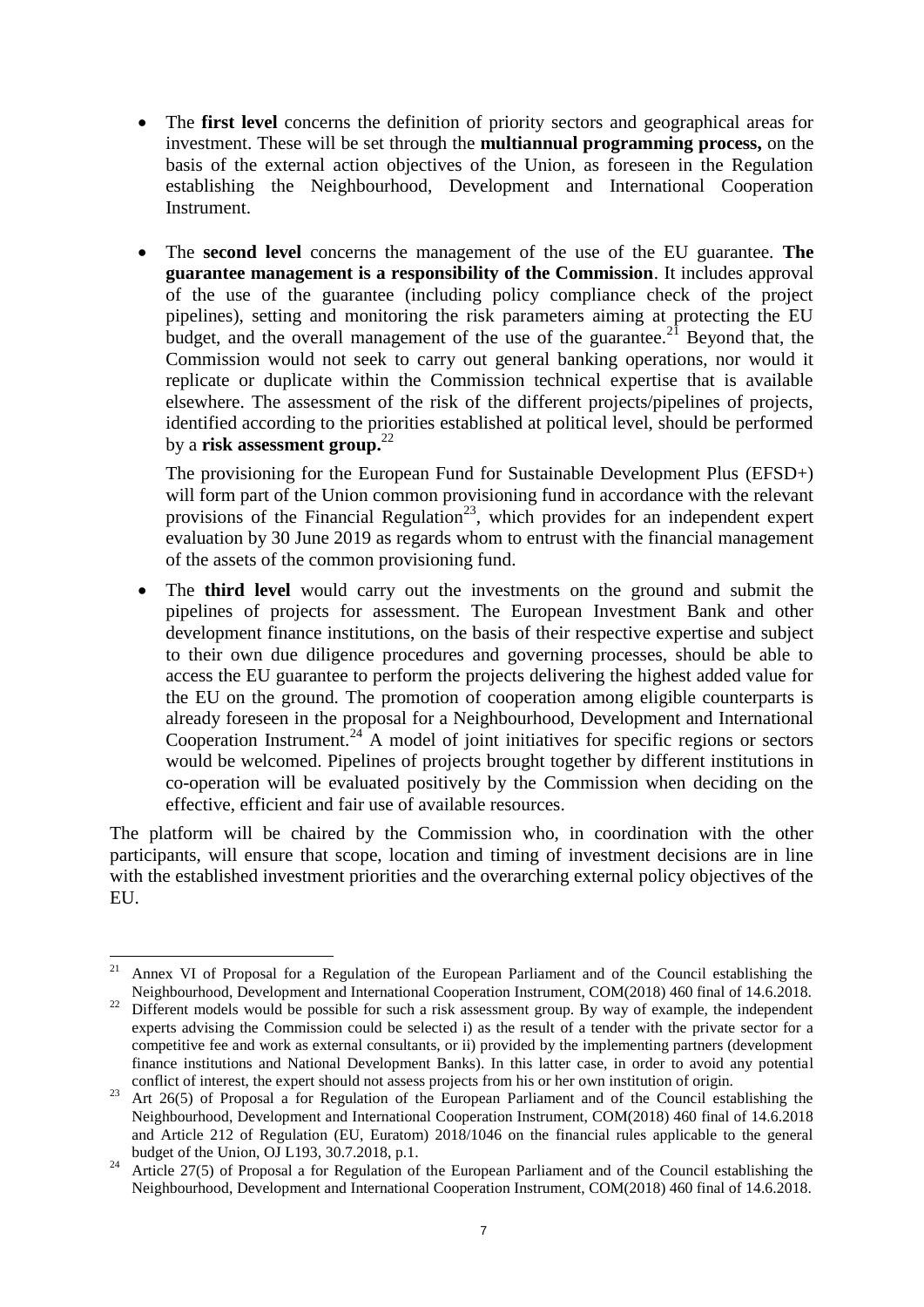# **A reinforced architecture for the European Union's external investment**